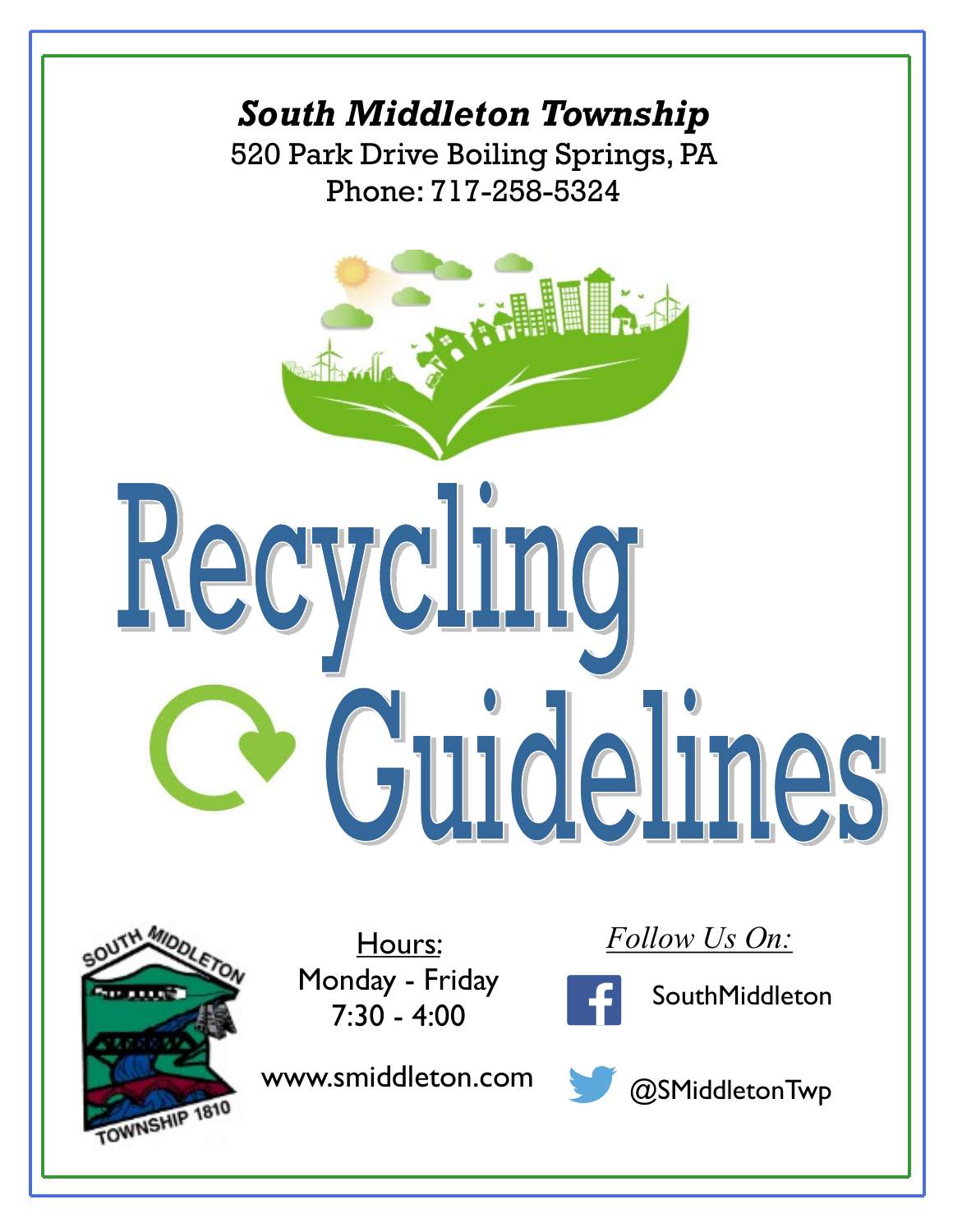# Recycle Right!

Waste Management customers are now serviced with Single-Stream Recycling. This means that all recyclables can be placed together in the same bin! No sorting necessary!



Broken Down Cardboard

Paperboard (such as cereal/pasta boxes)

> Food / Beverage Cans (aluminum & steel)

Food / Beverage Cartons

Plastic Bottles & Containers

Glass Bottles & Containers (clear, brown, blue & green glass)

Paper / Junk Mail

Newsprint

Magazines / Phone Books

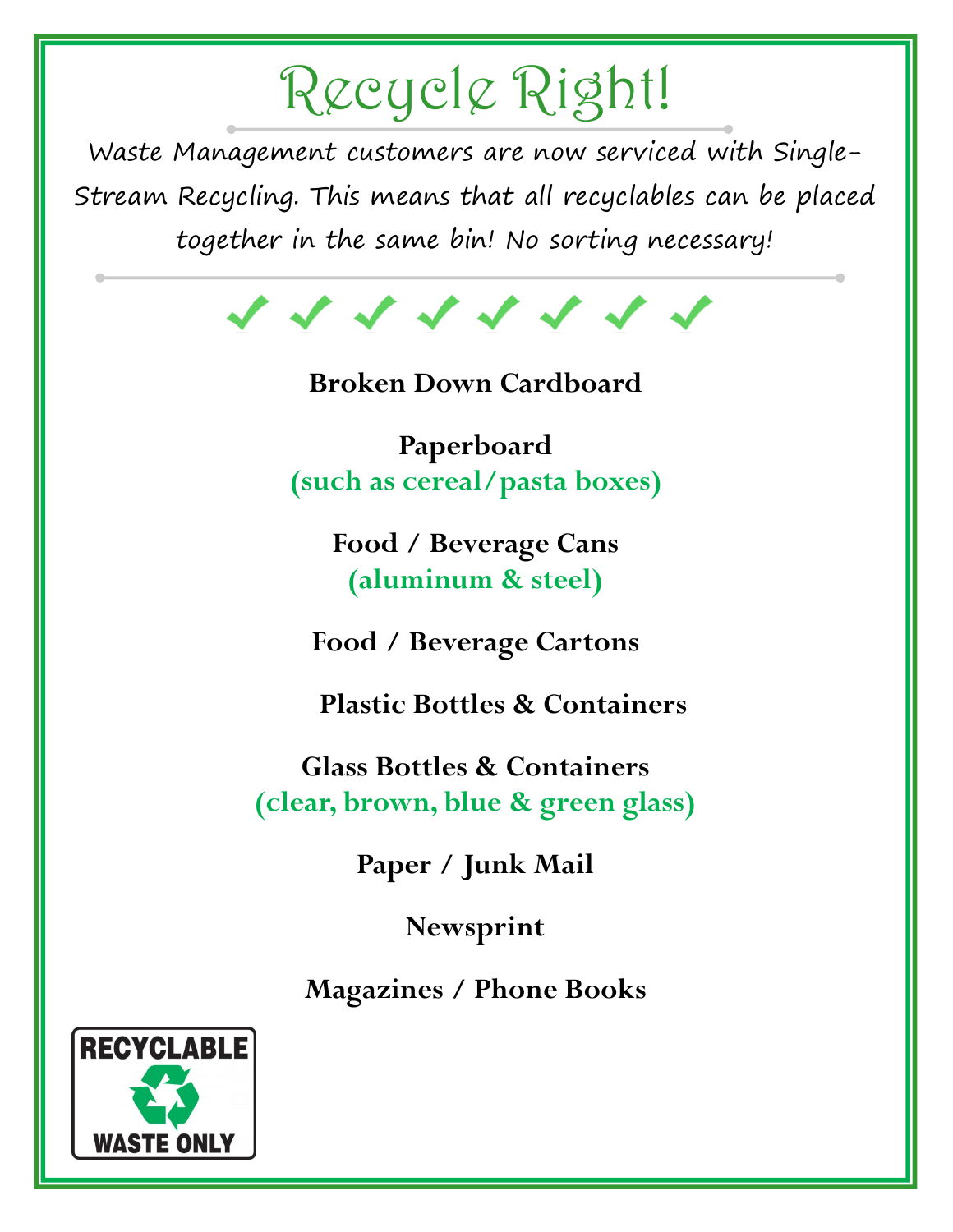## Non-Recyclable Items

These items are often found in recycling bins but are actually NOT recyclable! Please properly dispose of these items.

#### Hazardous Waste

(paints, pesticides, automotive fluids, diesel fuel, aerosol cans, gasoline, etc.) These should be taken to a hazardous waste facility.

### Household Glass

(window panes, mirrors, light bulbs & dishes)

### Ceramic / Pottery

(coffee mugs & flower pots)

#### Take Out Containers

(only recycle if it is clean of food residue, this includes pizza boxes)

#### Wet Paper

Shredded Paper

Grocery Bags

Hypodermic Needles

Styrofoam

Paper Coffee Cups

Batteries

Clothing / Furniture / Carpet

Concrete / Wood / Construction Debris

Garden Hoses



When In Doubt … Throw It Out